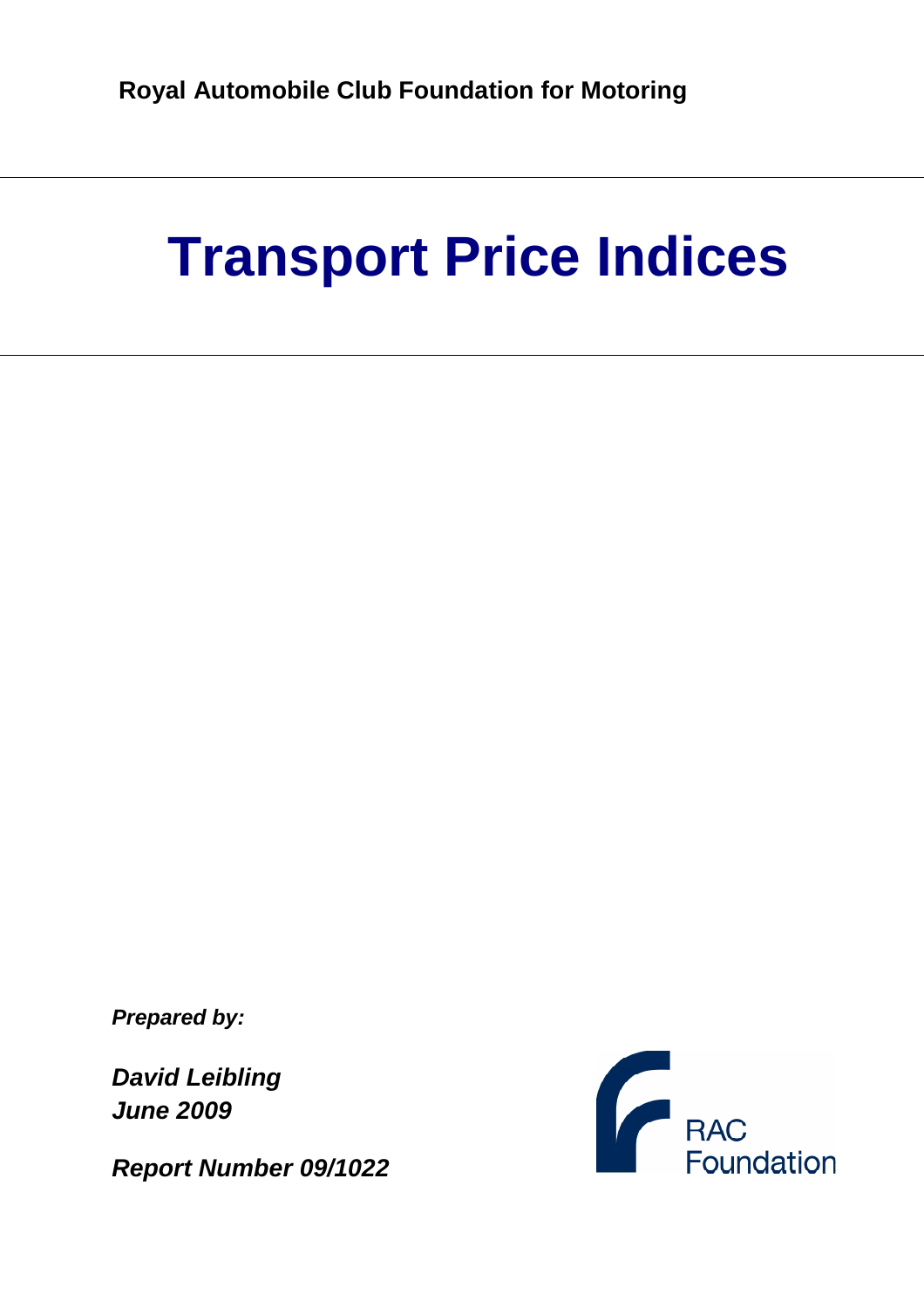**The Royal Automobile Club Foundation has commissioned a number of external experts to write a series of think pieces and occasional papers throughout the course of 2009/10. This paper is about Transport Price Indices and is report number 09/1022.**

**The Royal Automobile Club Foundation explores the economic, mobility, safety and environmental issues relating to roads and the use of motor vehicles, and campaigns to secure a fair deal for responsible road users. Independent and authoritative research for the public benefit and informed debate are central to the RAC Foundation's standing.** 

**Royal Automobile Club Foundation 89-91 Pall Mall London SW1Y 5HS** 

**Tel no: 020 7747 3445 www.racfoundation.org** 

**Registered Charity No. 1002705 June 2009 @ Copyright Royal Automobile Club Foundation** 

**This report has been prepared for the RAC Foundation by David Leibling. The report content is the view of the author and does not necessarily represent the views of the RAC Foundation.**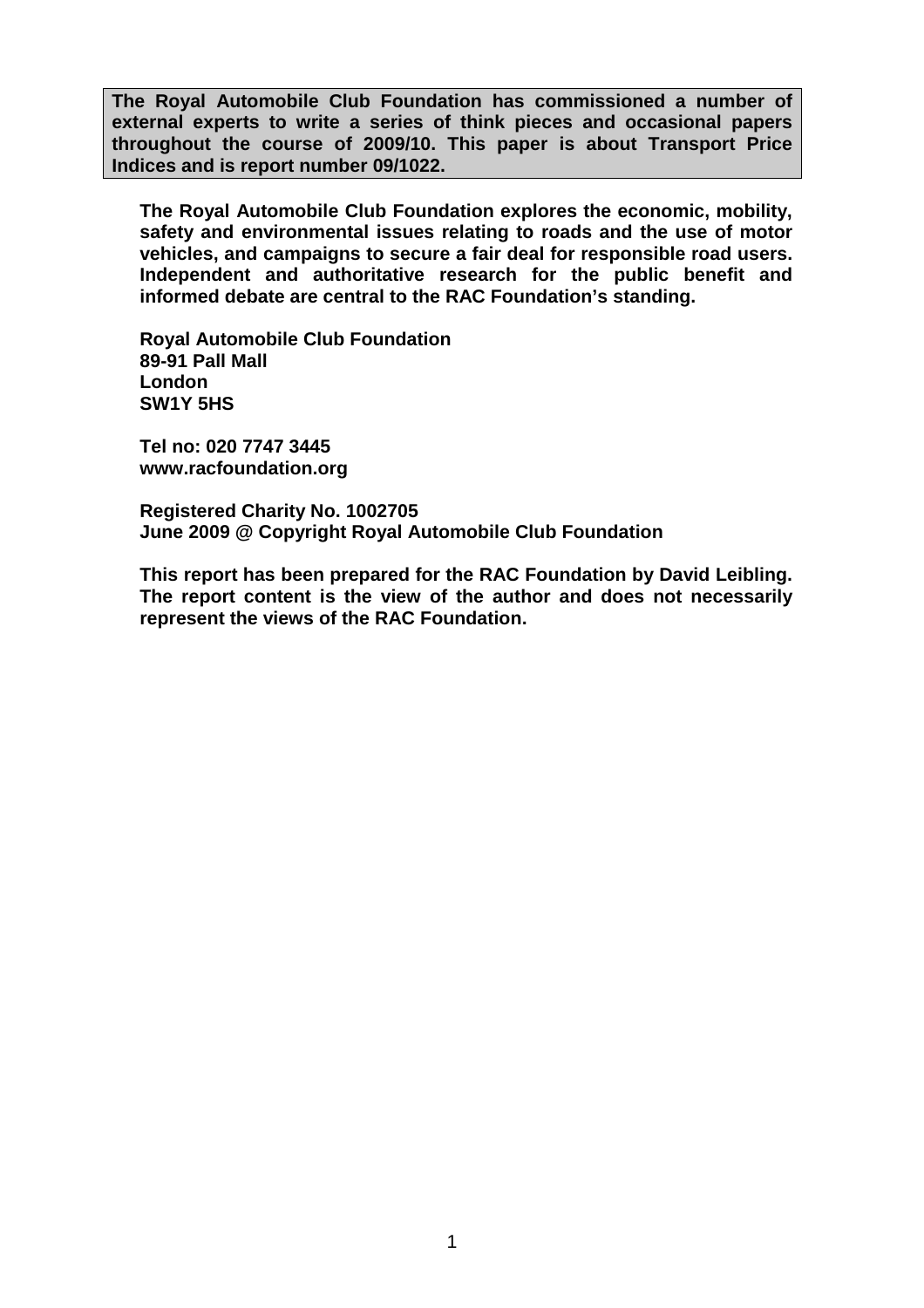# **Transport Price Indices**

#### **1.0 Abstract**

Over the past 10 years, the cost of motoring has risen by 25% and the cost of public transport fares by 57%, compared with a 41% rise in all prices (all as measured by the retail price index). However, the cost of *using* a car has risen faster than public transport costs while the cost of buying a car has fallen sharply. The method used to collect car prices for the RPI does not represent the true cost of change. It uses 3 year old car prices as a proxy for both new car prices and for all used cars, but changes in the company car market have distorted 3 year old used car prices so that they are not representative. New car prices have actually remained constant in money terms over the last 10 years. A simple model of the car market shows that the effect of used car prices falling faster than new cars is to increase the cost of change for new car buyers which is what most purchasers experience as they trade-in a used car when they buy a new car. The consumer price index does take account of actual new car prices but still does not account for the cost of change. However lower used car prices have made it easier for people to acquire a car for the first time as shown by the 50% growth in ownership in the lowest income quintile. There are other anomalies in the coding of costs in the RPI and in the treatment of insurance costs in the CPI which mean that they are not truly representative of the changes in motoring costs.

#### **2.0 Introduction**

According to many commentators, the cost of motoring has fallen while the costs of public transport have risen. As Figs 1 to 3 show, this is both true and false. The cost of using a car has risen faster than public transport costs, mainly due to the rising cost of fuel (ignoring the sharp rise and fall in the second part of 2008) (Fig 1) (see also Appendix 2). The cost of buying a car has fallen however (Figs 2 and 3). This note looks at the reasons behind the fall and suggests that this may not reflect the true cost of buying a car. This is important because the Government may feel that it can increase taxes on car ownership to offset the reduction in car prices without affecting the propensity to buy cars and without affecting the top level retail price index.

|                                 | % change |
|---------------------------------|----------|
| <b>Maintenance</b>              | 86       |
| <b>Petrol and diesel</b>        | 108      |
| Tax/insurance                   | 65       |
| <b>Motor vehicle operations</b> | 83       |
| <b>Motor vehicle purchase</b>   | $-31$    |
| Rail                            | 50       |
| <b>Bus</b>                      | 66       |
| <b>Other</b>                    | 76       |
|                                 |          |
| <b>Private transport</b>        | 25       |
| <b>Public transport</b>         | 57       |
|                                 |          |
| items                           |          |

#### **Table 1: Changes in Transport Components of Retail Price Index Q2 2008 compared with 1996**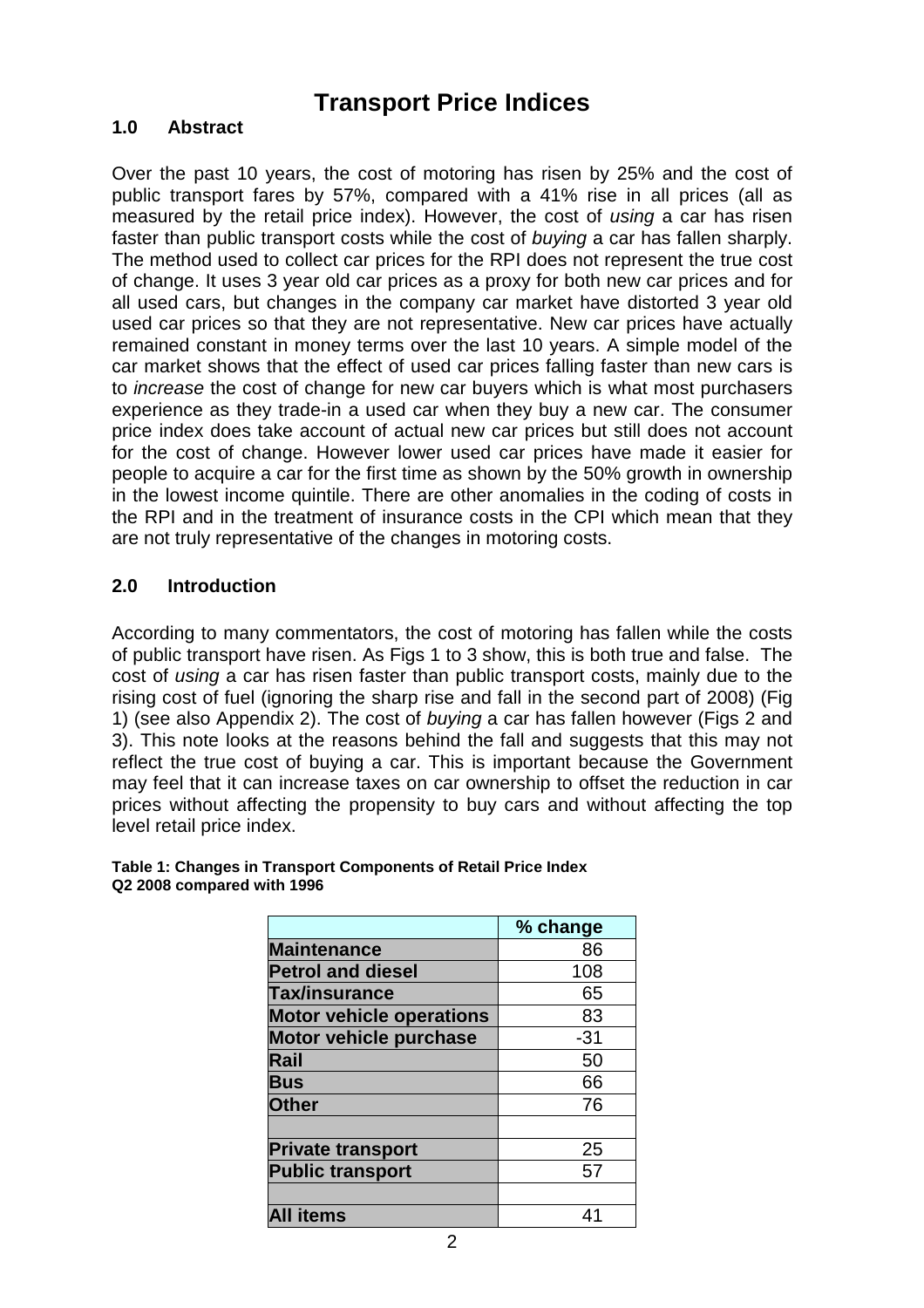



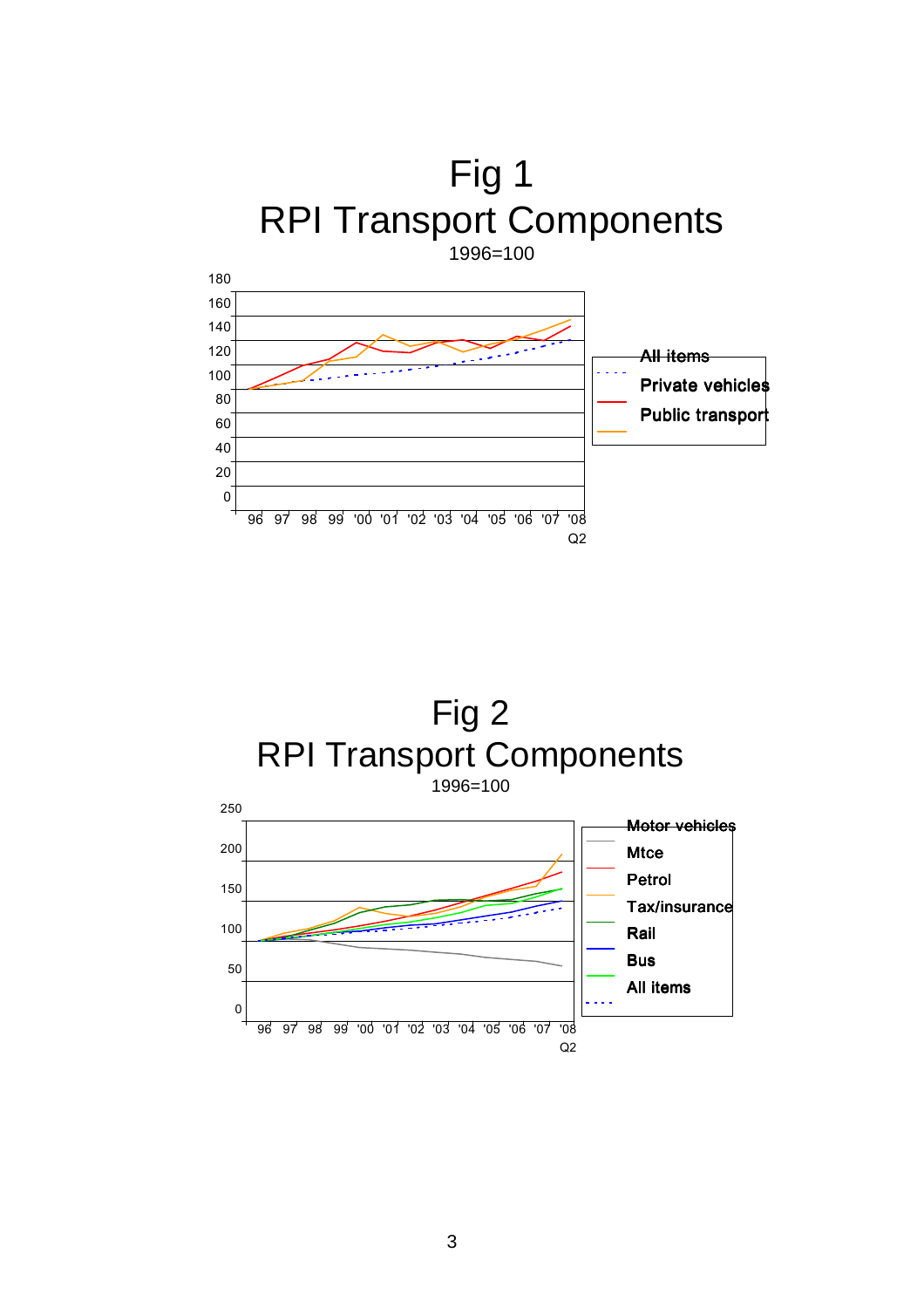

#### **3.0 Calculation of RPI and CPI**

There are two commonly used price indices – the retail price index (RPI) which is the historical and most commonly used index of prices and the consumer price index (CPI) which the Government now preferring to use as part of the harmonisation of statistics across Europe. Both indices involve the regular monitoring of prices which are then weighted according to measures of consumption to prepare weighted price indices. While many of the elements are the same, there are significant differences, among them the treatment of new car prices.

#### **3.1 RPI**

 $\overline{a}$ 

The RPI weights are based on the spending of private UK based households only, excluding the top 4% of households by income, and 'pensioner' households which are excluded because RPI aims to represent average spending patterns of typical UK households. Information on spending patterns underlying the RPI weights mainly comes from the ONS's Expenditure and Food Survey (EFS), which is also one of the major inputs into the household expenditure component of the UK National Accounts used for the CPI. The transport elements are :

#### **Motoring Expenditure**

Purchase of Motor Vehicles Maintenance of Motor Vehicles Petrol, diesel and Oil<sup>1</sup> Vehicle Tax and Insurance

#### **Fares and Other Travel Costs**

Rail Fares $2$ Bus and Coach Fares Other Travel Costs

<sup>1</sup> DfT also publishes indices for petrol and diesel which match the RPI closely. See Appendix 2.  $2$  DfT also publishes indices for rail and bus fares which diverge from those in the RPI. See Appendix 3.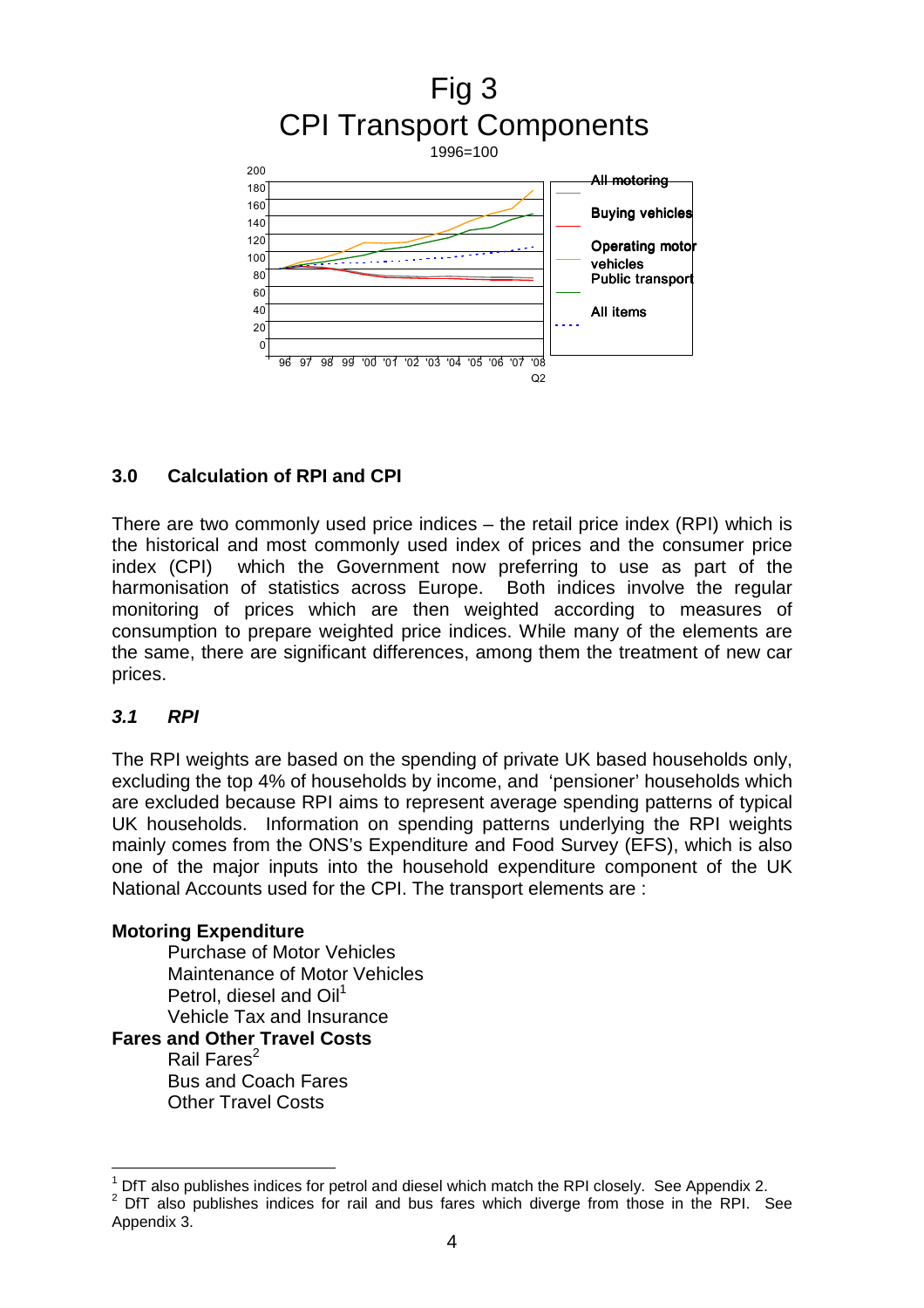Other travel costs two items – road tolls and car park charges - which really should be allocated to motoring as well as items such as taxi fares. A full list is given in Appendix 1.

### **3.2 CPI<sup>3</sup>**

The CPI covers all expenditure within the UK made by private households, residents of institutional households such as university halls of residence or nursing homes and tourists. It is therefore more comprehensive than RPI. The items included in the CPI are defined by the COICOP (classification of individual consumption by purpose) agreed as a common international standard.<sup>4</sup> Unlike the RPI, the CPI does not include council tax, vehicle tax, and a number of housing costs faced by homeowners, but it does include items such as charges for financial services.

Information on spending patterns, which underlie the CPI weights, largely comes from the household expenditure component of the UK National Accounts. This is in accordance with the European System of Accounts 1995 (ESA 95).

The table in Appendix 1 lists the items in the CPI and compares them with the list above for the RPI. The transport groups are:

#### **07.1 Purchase of Vehicles**

07.1.1a New Cars

07.1.1b Second Hand Cars

07.1.2/3 Motorcycles and Bicycles

#### **07.2 Operation of Personal Transport Equipment**

07.2.1 Spare Parts and Accessories

07.2.2 Fuels and Lubricants

0 7.2.3 Vehicle Maintenance and Repairs

07.2.4 Other Services including MOT, tolls, car parking

#### **07.3 Transport Services**

 $\overline{\phantom{a}}$ 

07.3.1 Passenger Transport by Railway

07.3.2 Passenger Transport by Road (mainly bus and taxi)

07.3.3 Passenger Transport by Air

07.3.4 Passenger Transport by Sea and Inland Water

Vehicle excise duty is not included in CPI as CPI does not include any taxes which are treated as transfer payments. Vehicle insurance comes under 012.9 of CPI – "Insurance", together with foreign holiday insurance.

The main differences in items included are relatively minor and will have little impact on differences between the two indices although the classification between the main headings is different.

There are however significant differences in the treatment of new car prices and insurance which are dealt with below.

<sup>3</sup> Consumer Price Indices Technical Manual - 2007 Chapter 7: Special Issues, Principles & Procedures http://www.statistics.gov.uk/downloads/theme\_economy/CPI\_Technical\_Manual.pdf 4 http://www.statistics.gov.uk/articles/nojournal/CPI&RPI\_basket\_2005.pdf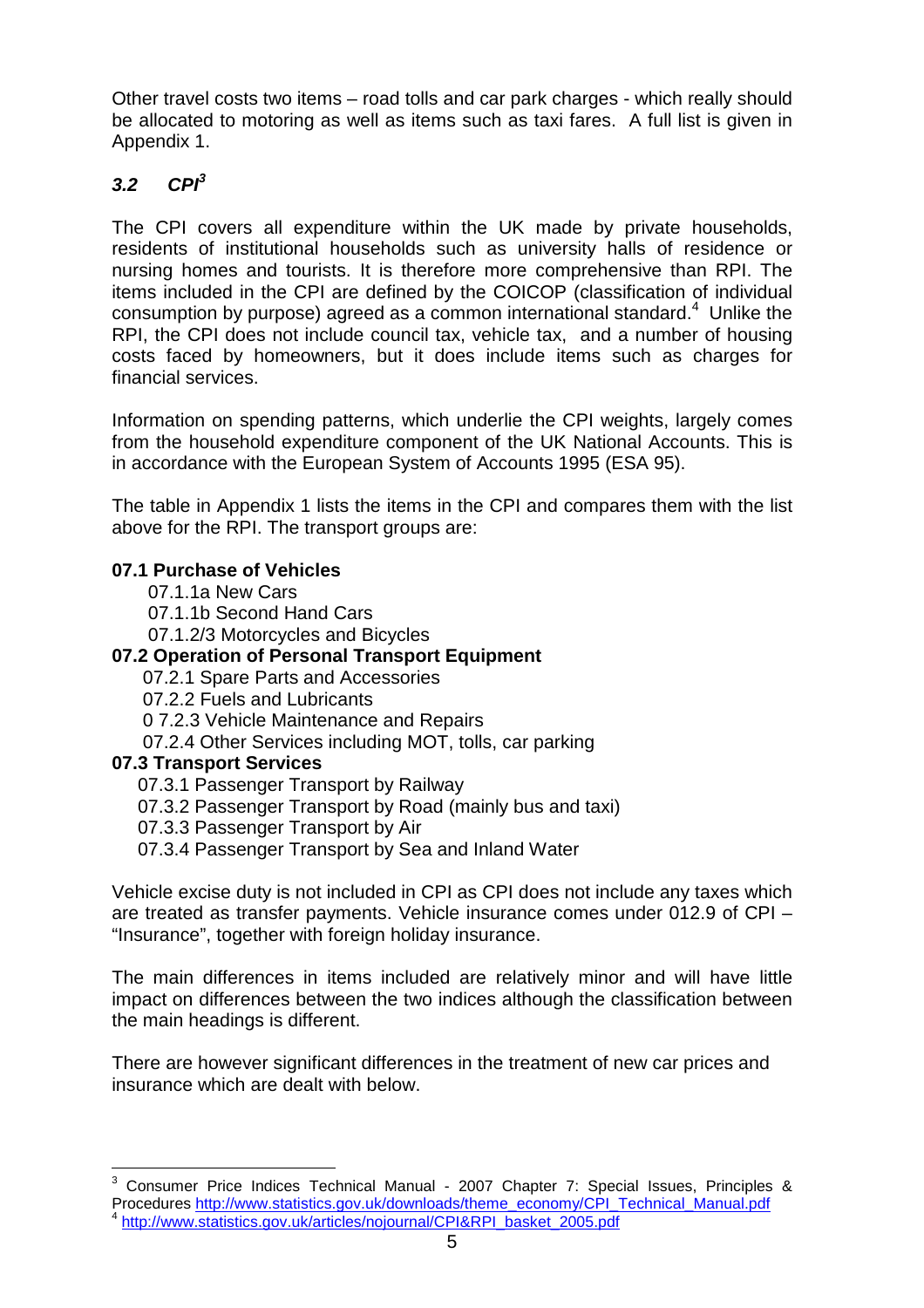#### **4.0 Treatment of purchase of motor vehicles**

This section is based on the Consumer Price Indices Technical Manual – 2007 Section 7.4.8 Purchase of Motor Vehicles (ref 1).

The RPI uses the same used car index as a proxy for new and used cars with appropriate weightings for each category. It notes that a proportion of new cars are sold to companies (in practice around a half) which are not relevant to a consumer price index. Monitoring new car prices is said to be difficult because of the constantly improving specification of cars over time and because of varying discounts. In practice both of these reservations apply to used car transactions and there is the added complication of trade-ins which apply to most car transactions.

The ONS produces two price indicators for used cars: one for two-year old and one for three-year old cars. The two indicators are combined (with equal weight to each) to give a single price index for used cars. The two component sub-indices are constructed identically, using the same sample of cars within any given year. A sample of 50 models of two-year and three-year old cars is priced using retail prices information from a monthly trade guide (Glasses). These prices are weighted together according to the corresponding manufacturers' approximate market shares of new car sales two and three years before the current year, using data provided by the Driving and Vehicle Licensing Agency (DVLA).

Prices are then "quality adjusted" monthly to allow for depreciation due to extra mileage. The exact formula is given in the manual.

 A similar methodology is used to calculate prices for other motor vehicles such as mopeds and motorcycles.

The price of new cars is included as a proxy by taking the same individual model prices as for the used car index but weighted according to manufacturers' current market shares rather than historic ones. This item has the weight of households' expenditure on new cars net of trade-ins.

In the CPI, the regulations require the use of a real new car price index so prices of around 50 new cars representing a range of manufacturers are collected and then quality adjusted for changes in specifications by estimating the value of the options which have become standard since the last price was measured. Section 9.6 of the Manual gives the example of adding air conditioning as standard – only 50% of the value of the air conditioning option is included as it is assumed that standard fitting of an extra costs less than adding it as an option. The weighting in the final CPI index is based on National Accounts which in turn is based on turnover returns from car dealers. No account is taken of discounts or offers such as "free" insurance or extras which vary to some extent with the state of supply and demand and which are difficult to measure exactly because of the impact of trade-ins where the value of the used car may be adjusted in lieu of a discount or vice versa.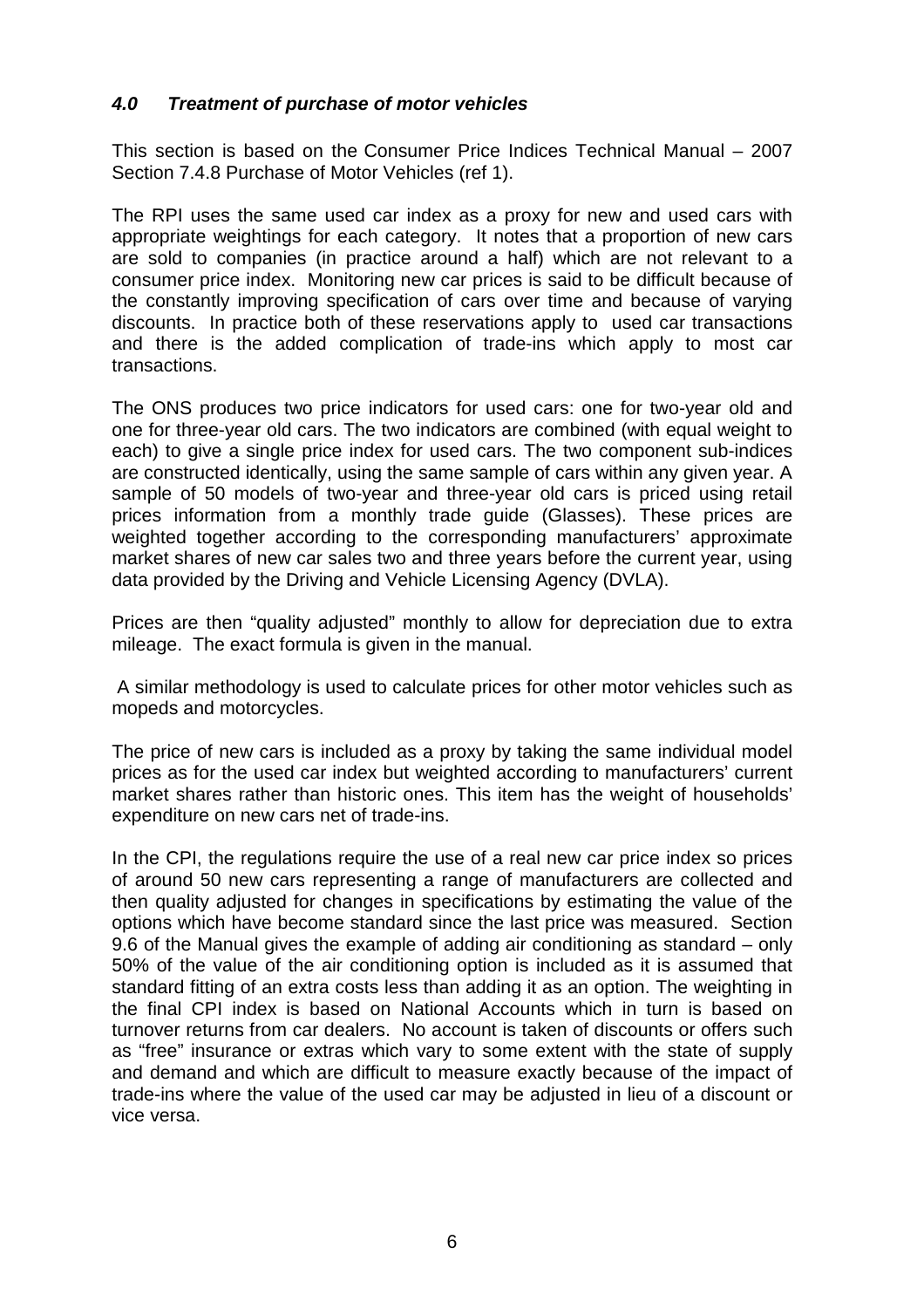#### **5.0 Treatment of car insurance**

In the RPI, gross expenditure on car insurance premiums is used in the item under vehicle expenditure. In the CPI, only the difference between expenditure on insurance premiums and the amount paid out in claims (i.e. the service charge) is allocated to the relevant insurance heading; the amount paid out in claims i.e. expenditure on repairing a car, is attributed to the heading for maintenance and repair of vehicles. As noted above, the service charge element of car insurance in the CPI does not appear under motoring expenditure but under the "travel insurance" heading 012.9.

The insurance indices themselves for both indices are based on gross premiums paid.

This difference in approach means that the weight of insurance in the CPI is significantly lower than in the RPI, typically one-quarter to one fifth, and car insurance does not influence the motoring costs index. The RPI treatment of insurance would seem to be a better indicator of how consumers feel the changes in costs of motoring.

#### **6.0 Other price indices**

#### **6.1 Producer prices**

As part of its collection of manufacturing industry data, the ONS produces an input price index, Motor vehicles, trailers and semi trailers, which monitors new vehicle .<br>prices (reference RACE GSI34<sup>5</sup>). ONS has been unable to explain how it is collected other than by confidential questionnaire to a random sample of industries.

#### **6.2 European price comparisons**

The European Commission has been monitoring new prices in the EU since the 1992 to determine whether manufacturers are controlling prices unfairly in certain markets and preventing consumers from buying in the cheapest markets<sup>6</sup>. (In practice the major difference in pre-tax prices were a function of taxation – countries with the highest taxation had the lowest pre-tax prices to offset the high tax). A sample of 17 European, 8 Japanese and 2 Korean manufacturers supply the Commission with their recommended retail prices for 87 of their best-selling models. Since 2003 this information has been presented as an index (the weighting method is not published); prior to that it was published as individual prices which could, with considerable analytical work, be used to extrapolate the index back to 1992. Rhys and Bridge analysed the effect of these price restraints in 1990<sup>7</sup>.

 5 http://www.statistics.gov.uk/statbase/Product.asp?vlnk=10722&More=Y

<sup>&</sup>lt;sup>6</sup> http://ec.europa.eu/competition/sectors/motor\_vehicles/prices/report.html

 $7$  Rhys G, Bridge J, International Trade and Consumer Working Paper 4 "Cars - the cost of trade restriction on customers", National consumer council PD23/90/N3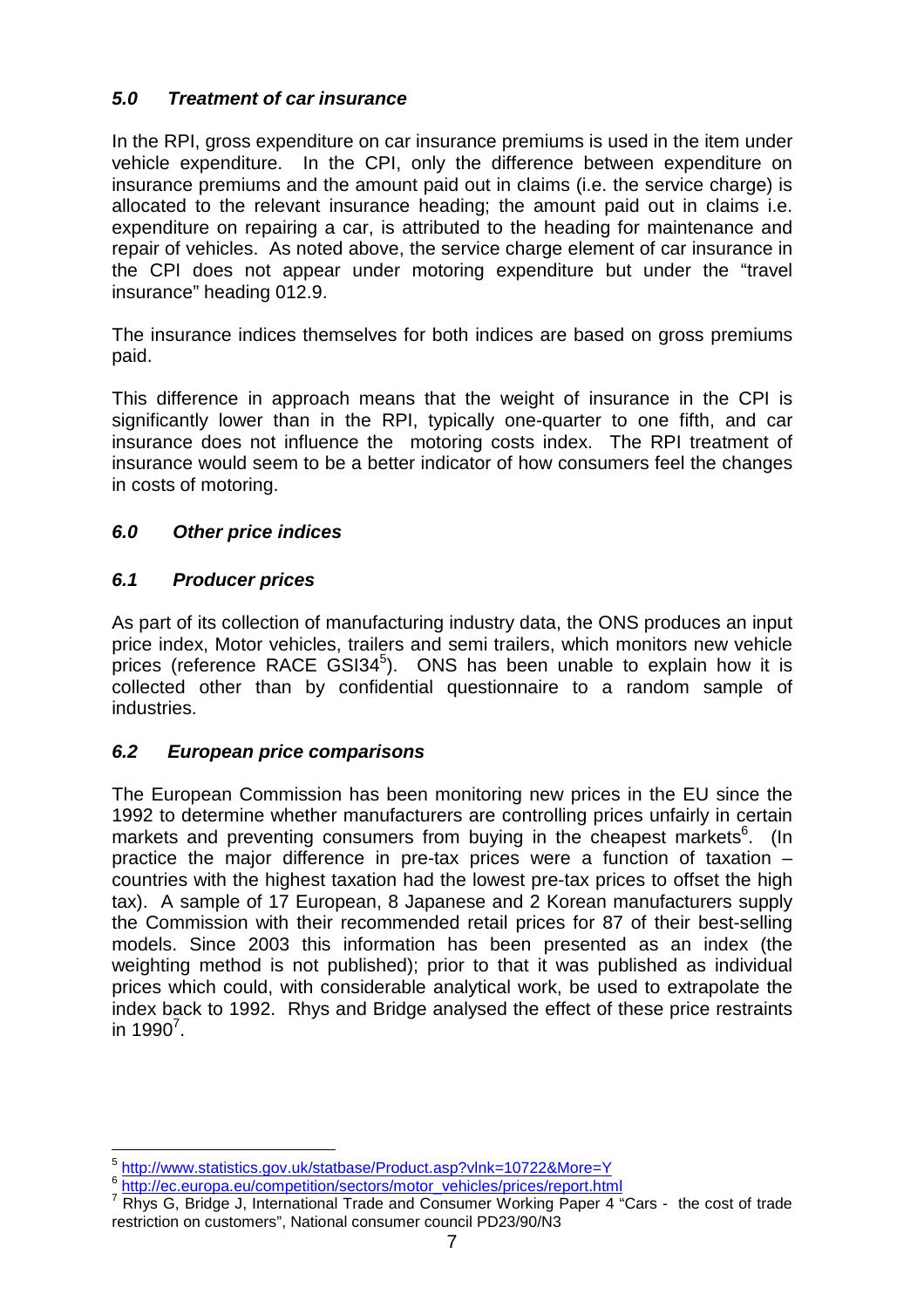## **6.3 "What Car"/ Alliance and Leicester**

From October 1998 to March 2004, Alliance and Leicester published a series of new and used car indices, broken down into eight different segments (from city cars to executive cars). The source of the data was "What Car" magazine and the figures were processed by the Centre for Economic and Business Research<sup>8</sup> which weighted them by current sales to ensure that the index was weighted according to the most up-to-date buying patterns.

#### **6.4 Commercial sources**

JATO is a consultancy which collects data on new car prices and specifications in the major car owning countries worldwide. Its data base is used extensively by manufacturers for the pricing of new models. It does not publish any data but could provide a weighted index of new car prices.

Glasses Guide monitors used car prices and is extensively used by the motor trade for valuing used car prices for trade-in transactions ("trade price") and then for the re-retailing of the used car ("retail"). Details of actual transaction prices are supplied by dealers and auctioneers; Glasses also monitors used car small ads. Many of the detailed prices in the monthly guide, including adjustments for high mileage cars, are obtained by interpolation or formulas. It is the main source of new and used car prices for both RPI and CPI. Parkers provides a similar service for the general public.

CAP (Car Auction Prices) monitors prices of mainly ex-company cars at auctions and publishes a "Black Book" of prices against which actual realisations are measured. It also attempts to predict used car prices three years ahead to provide leasing companies with residual values they can factor into their leasing rates.

Lex , the vehicle leasing company, has made available its internal index of used car prices, which measures the prices of three year old cars at auction as this is the main method of disposing of used cars at the end of a company car lease which is typically for three years. It is based on CAP data weighted by the most frequently leased cars.<sup>9</sup>

## **7.0 What do the different car price indices show**

Figure 4 shows that new car prices are now at about the same level as they were 10 years ago although this represents a fall of between 20 and 30% in real terms and even more if improved specification and quality are taken into account. They did fall slightly in money terms in the early 2000s but have risen in the past 4-5 years. The pattern is similar for each of the sources of data. This stability of prices has been led by the UK regulatory regime, sterling's buying power, ready supply of finance often based on loans based on increased house prices and average earnings growth of 4.3% pa.

 $\overline{a}$  $8$  Data supplied by CEBR direct but also available in part on Alliance and Leicester website.

<sup>&</sup>lt;sup>9</sup> Private communication from Lex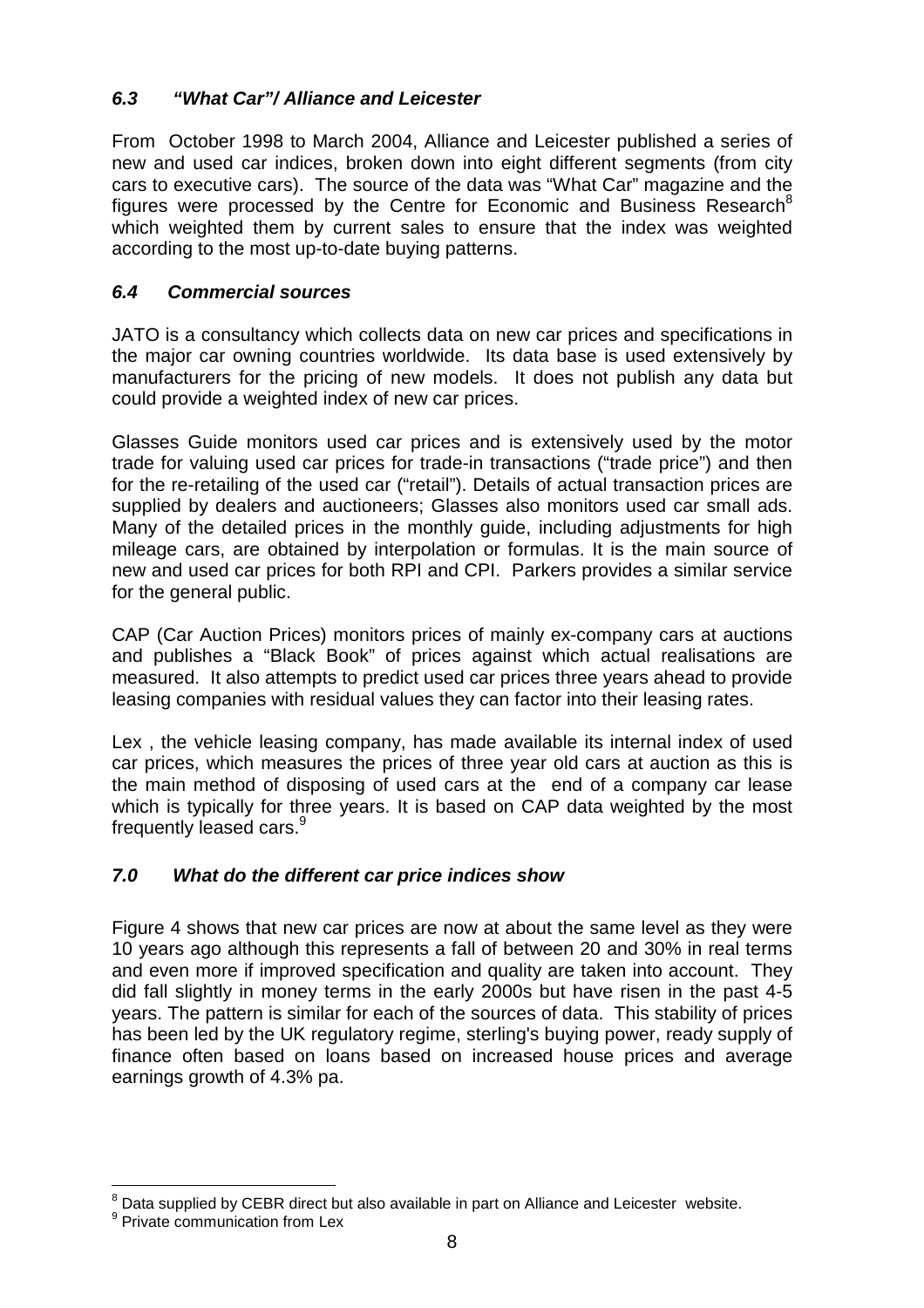

The RPI vehicle index, which as noted above is based on used car prices as a proxy for new car prices, shows a money decline of 30% or a real decline of 50%. (See below for a discussion on this point).



As with new car price indices, the various sources of data for used car prices show similar patterns, with a fairly consistent decline in monetary terms of around 30% equivalent to a real decline of about 50%. This is the same as the decline in the RPI vehicle index which is based on used car prices.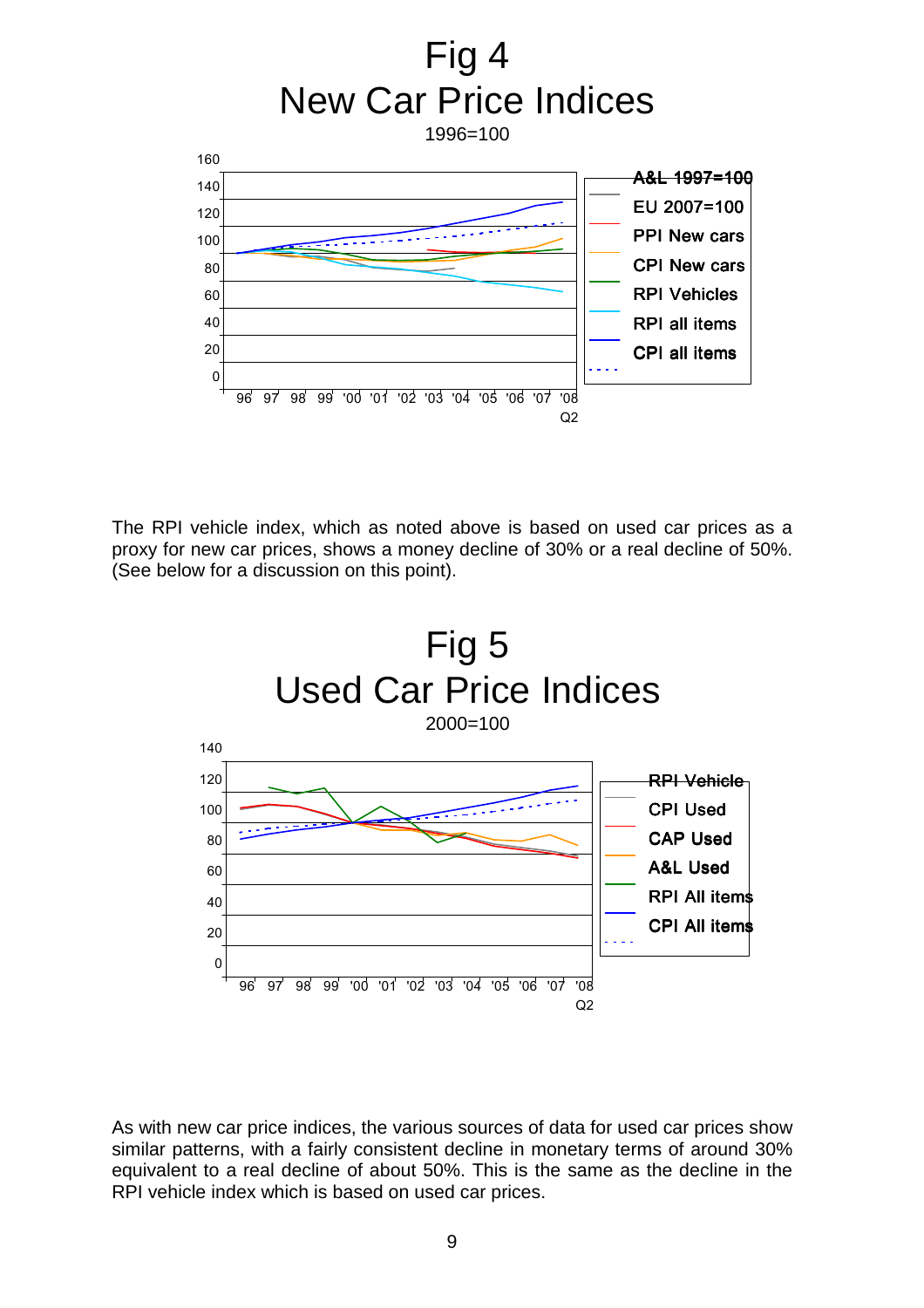If the RPI components of new and used cars were weighted according to the CPI ratio (27:19), then the decline in the RPI vehicle index would be only 10-15% instead of 30% in money terms or 35% instead of 50% in real terms. Even on this simple analysis, the RPI overestimates the decline in car prices.

As noted above, the used car indicator is based on 2 and 3 year old cars which will normally be the result of sales by companies who buy around half of all new cars and keep them for around between 2 and 3 years<sup>10</sup> as this minimises the maintenance and repair costs (much of which would be covered by the manufacturers' warranty) and avoids becoming involved with MOT testing. Companies did reduce the number of company cars by encouraging their employees to use their own cars but concerns about corporate liability of employees using their older and possibly poorer maintained private cars on workrelated journeys has recently reversed this trend. The proportion of new cars sold to companies decreased from 52% in 1998 to 49% in 2003 and rose to 58% in  $2007<sup>11</sup>$ . This has led to increase sales of used cars and a decline in the number of purchasers of 3 year old cars who would typically have been the employees now getting company cars. This change in the supply/demand balance has contributed to the fall in the prices of 3 year old used cars. However, this does not necessarily reflect the change in prices of 4-12 year old cars which make up the bulk of the transactions in numbers if not in value.

#### **8.0 A critique of the present methodology of including car prices**

However, gross vehicle prices are not the best indicator of the effect of price changes on the cost of motoring because for most transactions a previously owned vehicle (either traded as a part exchange or sold privately) is involved. The true cost is the cost of change in car ownership which takes into account of the traded-in vehicle. It is also affected by the discount on list prices which varies to some extent with the supply/demand balance in the industry although in practical terms no published figures are available. Discounts are often distorted by adjustments to the trade-in price and offers of low cost finance, "free" insurance or servicing or increased specification.

The following shows a simple model of car ownership and cost of change. It is based on the simplified assumption that a car is sold each time after four years of ownership and is scrapped with nil value after 16 years.<sup>12</sup>

 $\overline{\phantom{a}}$  $10$  Source: RAC Report on Motoring quoted in "Car Ownership in Great Britain", RAC Occasional Paper October 2008

<sup>&</sup>lt;sup>11</sup> "Vehicle Licensing statistics 2007, table 10

http://www.dft.gov.uk/adobepdf/162469/221412/221552/228052/367097/vehiclelicensing2007.pdf <sup>12</sup> "Car Ownership in Great Britain", RAC Occasional Paper October 2008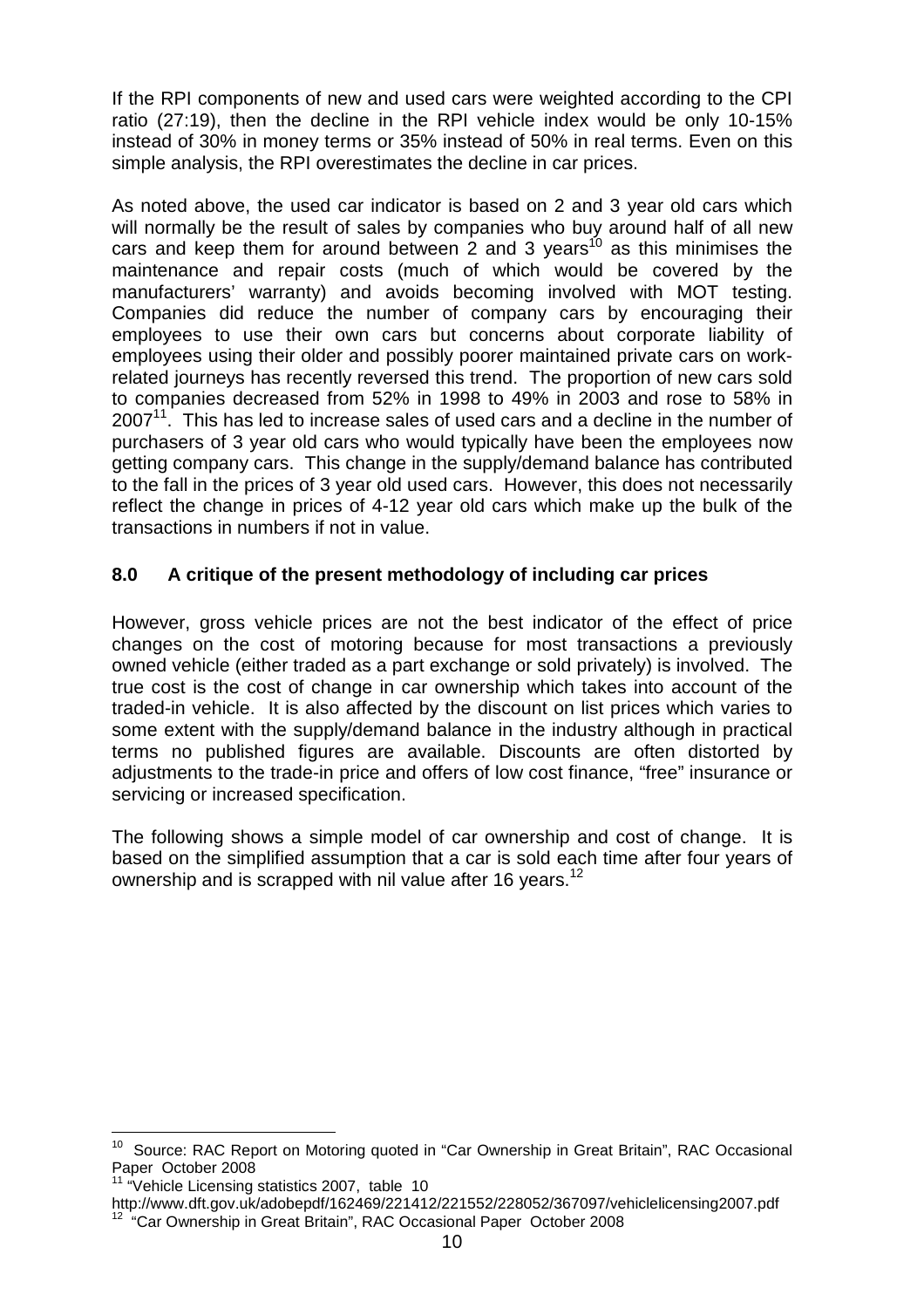**Table 2 Simplified model of the car market (Base case)** 

|                | Time of<br>sale                         | <b>New</b>                  | 4 years     | 8 years                               | 12 years    | 16 years         |
|----------------|-----------------------------------------|-----------------------------|-------------|---------------------------------------|-------------|------------------|
|                | <b>How sold</b>                         | New and used car<br>dealers |             | Used car dealers and<br>private sales |             | <b>Scrappage</b> |
| $\mathbf 1$    | <b>Typical</b><br>annual unit<br>volume | 2.5 million                 | 2.3 million | 2.2 million                           | 2.1 million | 2.0 million      |
| $\overline{2}$ | Value of<br>vehicle                     | 100                         | 50          | 26                                    | 14          | 0                |
| 3 <sup>1</sup> | <b>Transaction</b><br>price             | 90                          | 55          | 29                                    | 15          | $\overline{0}$   |
| 4              | Cost of<br>change                       | 40                          | 29          | 15                                    | 15          | $\overline{0}$   |
| 5 <sup>5</sup> | Total<br>market cost<br>of change       | 100                         | 67          | 33                                    | 31          | 0                |
| 6              | % of<br>market                          | 43%                         | 29%         | 14%                                   | 13%         | 0                |

Line 1 shows the number of transactions at each stage of the car's life and takes account of incremental additions to the car parc and scrappage. Line 2, the transaction price line, shows the new car "list" price and the used car "trade-in" price. The transaction price will be typically 10% lower for new cars in line with industry practice on discounting and 10% higher for used cars to allow for the dealer's margin on the used car when resold (line 3). The decline in value of the car over time has been based on various sources of car depreciation<sup>13</sup>

The critical line is the cost of change (line 4) which is equal to the discounted price of the vehicle being purchased less the list price of the vehicle being traded in, i.e. line 4 minus line 3 lagged a period. For example, the cost of change for a new car is the 40 shown on line 4, which is derived from the discounted purchase price from line 3 (90) less 50 - the value of the 4 year old used car being traded in from line 2. The dealer will resell this used car for 55 (line 3).

Line 5 shows the total cost of change for the whole market (line 1 multiplied by line 4) and line 6 shows the % of the total market. New car net transactions account for around 43% of the total vehicle sales market in value terms. Note that the CPI weights new car transactions as 60% of the market.

To calculate the effect of differential inflation in car prices, the following table shows the model recalculated with used car prices falling 30% lower:

 $\overline{a}$ <sup>13</sup> What Car? 0-4 years for typical volume models: http://www.whatcar.co.uk/depreciation-index http://www.money-zine.com/Calculators/Auto-Loan-Calculators/Car-Depreciation-Calculator/ http://www.carprice.com/depreciation-calculator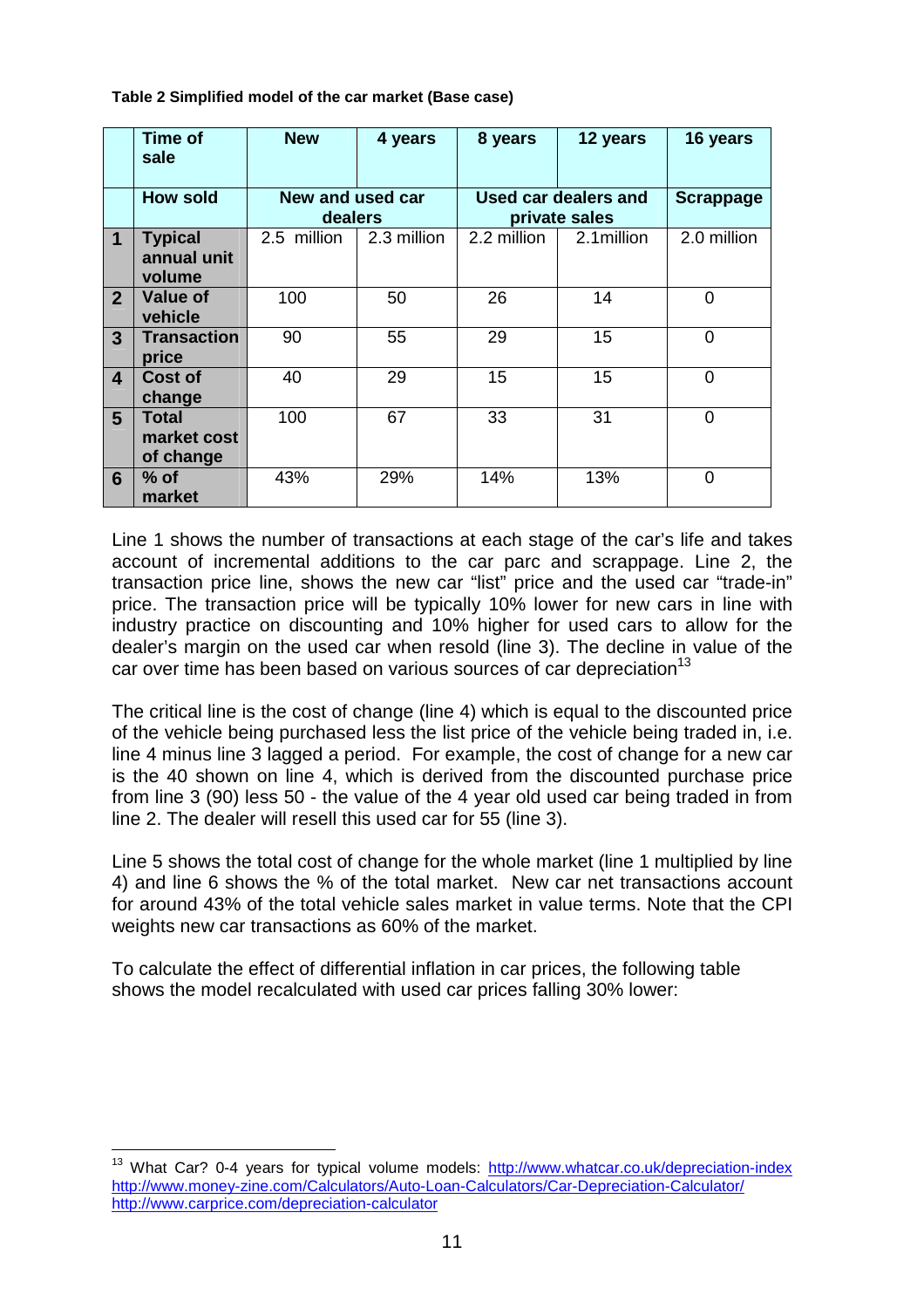**Table 3 Simplified model of the car market Effect of deflation of 30% in used car prices**

|                |                                          | New and used car<br>dealers |             | <b>Used car dealers and</b><br>private sales |             | <b>Scrappage</b> |
|----------------|------------------------------------------|-----------------------------|-------------|----------------------------------------------|-------------|------------------|
|                | Time of<br>sale                          | <b>New</b>                  | 4 years     | 8 years                                      | 12 years    | 16 years         |
| $\mathbf{1}$   | <b>Typical</b><br>annual unit<br>volume  | 2.5 million                 | 2.3 million | 2.2 million                                  | 2.1 million | 2 million        |
| $\overline{2}$ | <b>Value of</b><br>vehicle               | 100                         | 35          | 18                                           | 10          | 0                |
| $\mathbf{3}$   | <b>Transaction</b><br>price              | 90                          | 38          | 20                                           | 11          | $\overline{0}$   |
| $\overline{4}$ | Cost of<br>change                        | 65                          | 20          | 10                                           | 11          | $\overline{0}$   |
| $5\phantom{1}$ | <b>Total</b><br>market cost<br>of change | 162                         | 46          | 22                                           | 23          |                  |
| 6              | $%$ of<br>market                         | 64%                         | 18%         | 9%                                           | 9%          | $\overline{0}$   |

This example shows that decreasing used car prices lead to an increase in the cost of change for new car buyers because they receive less for their trade-in. As the car gets older the lower used car prices benefit the used car purchaser who has a lower cost of change.

In this simplified model the total cost of change for the whole market has risen by about 10%. Interestingly the ratio of new to used car transactions (64:36) is closer to the CPI formula.

This analysis demonstrates that the RPI has three conceptual errors

- Using the used car price for a proxy for the new car price
- Taking the 2 and 3 year old used car prices as typical of all used car transactions
- Not taking into account the cost of change in calculating the effect on prices $14$

The CPI does at least take into account the different price indices for new and used cars although it still only uses 2 and 3 year old used car prices and does not take account of the cost of change.

There are other anomalies in the RPI such as the inclusion of car parking and road tolls in the "Fares and other Travel Costs" category rather than motoring expenditure. The CPI does not include insurance or vehicle excise duty, both of which are felt by motorists when they are paying for the use of their car, although the cost of insurance repairs is included.

 $\overline{a}$  $14$  The weightings for new and used cars in the index are based on the amount spent by households on the cost of change but the prices used are based on the gross prices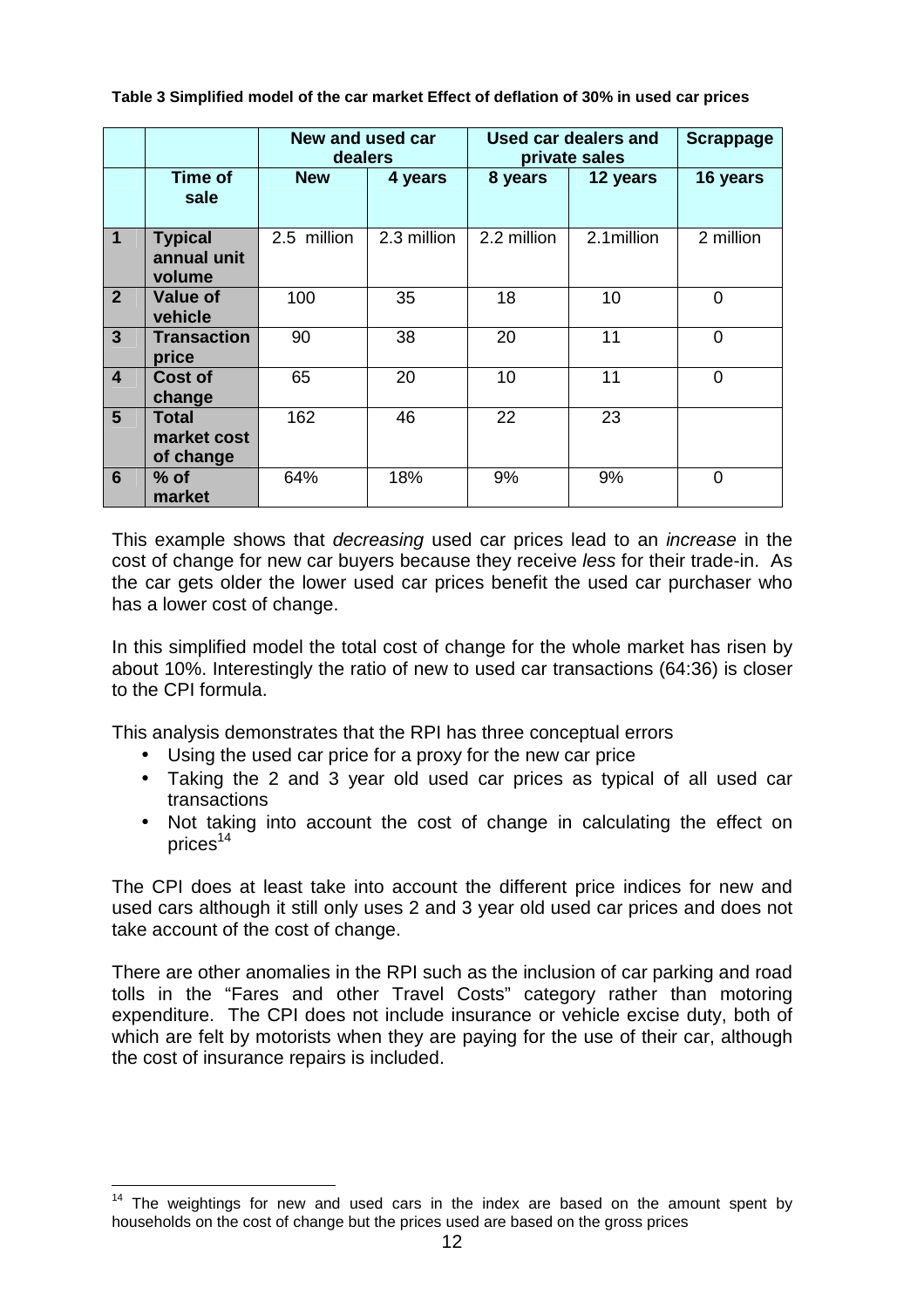#### **9.0 Conclusion**

Both the RPI and CPI show that the costs of operating motor vehicles have risen in line with public transport fares and ahead of general inflation but the cost of buying a motor vehicle has fallen substantially in real terms. However, this is based on the cost of the vehicles themselves not on the cost of change which is the real cost to the consumer. As the second hand car prices used in the index (2 and 3 year old cars) have fallen faster than new car prices (largely based on the supply demand balance of the company car market), the cost of change for new car buyers has risen. This means that those who already own a car and want to change are faced with higher costs (not lower as the index would suggest). However the fall in used car prices has made it that much easier for those entering the market for the first time, and this has led to an increase in car ownership particularly amongst the lowest income quintile where the ownership of cars has risen from 0.4 cars to 0.6 cars per household over the past decade.

#### **10.0 Acknowledgements**

Additional analysis of RPI data has been kindly undertaken by William Davies of ONS. Rob Pike of ONS, Robert Baker of SMMT and Professor Garel Rhys of the University of Wales have also provided valuable input.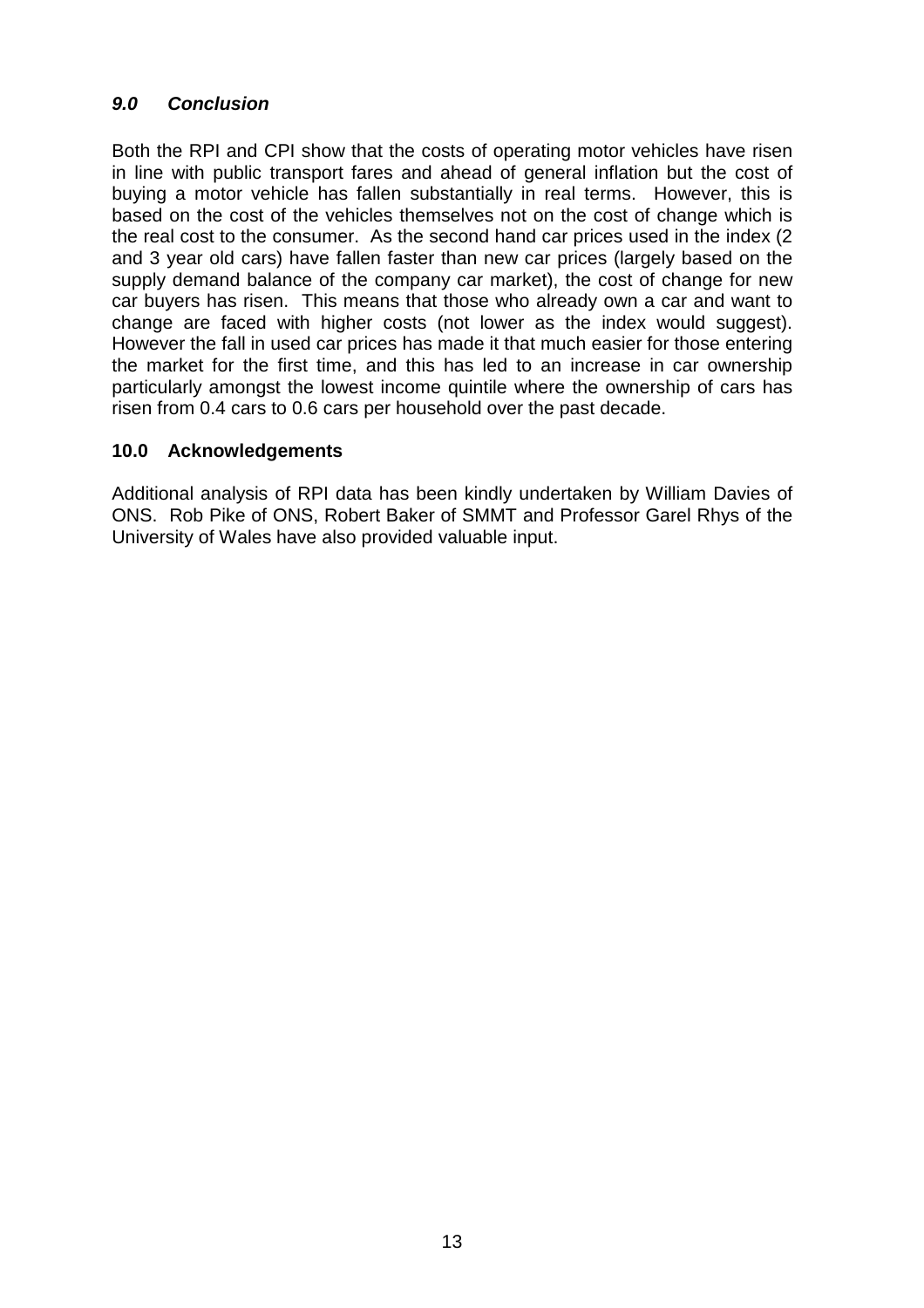#### **Appendix 1**

#### **Detailed classification of items in the Retail Price Index**

#### **Motoring Expenditure**

Purchase of Motor Vehicles Second-hand cars (proxy for new cars) New motorcycles Second-hand motorcycles **Caravans** Maintenance of Motor Vehicles Car service MOT test fee Roadside recovery services Automatic car wash Exhaust / brake fitting at fast fit auto centre Hourly labour charge for car mechanical repairs Selected spare parts and accessories - eg wiper blade, battery, tyres Petrol and Oil Ultra low sulphur petrol Ultra low sulphur diesel Motor oil Vehicle Tax and Insurance Vehicle excise duty Selection of premiums charged by a sample of motor insurance

companies

#### **Fares and Other Travel Costs**

Rail Fares UK rail fares London Transport fares Northern Ireland rail fares EuroTunnel fares Other underground/metro fares Bus and Coach Fares Fares charged by principal bus and coach operators Other Travel Costs Taxi fares Minicab fares Self-drive car and van hire charges Various ferry and sea fares Air fares Road tolls Other means of transport - eg bicycles, boats Car park charges Push chairs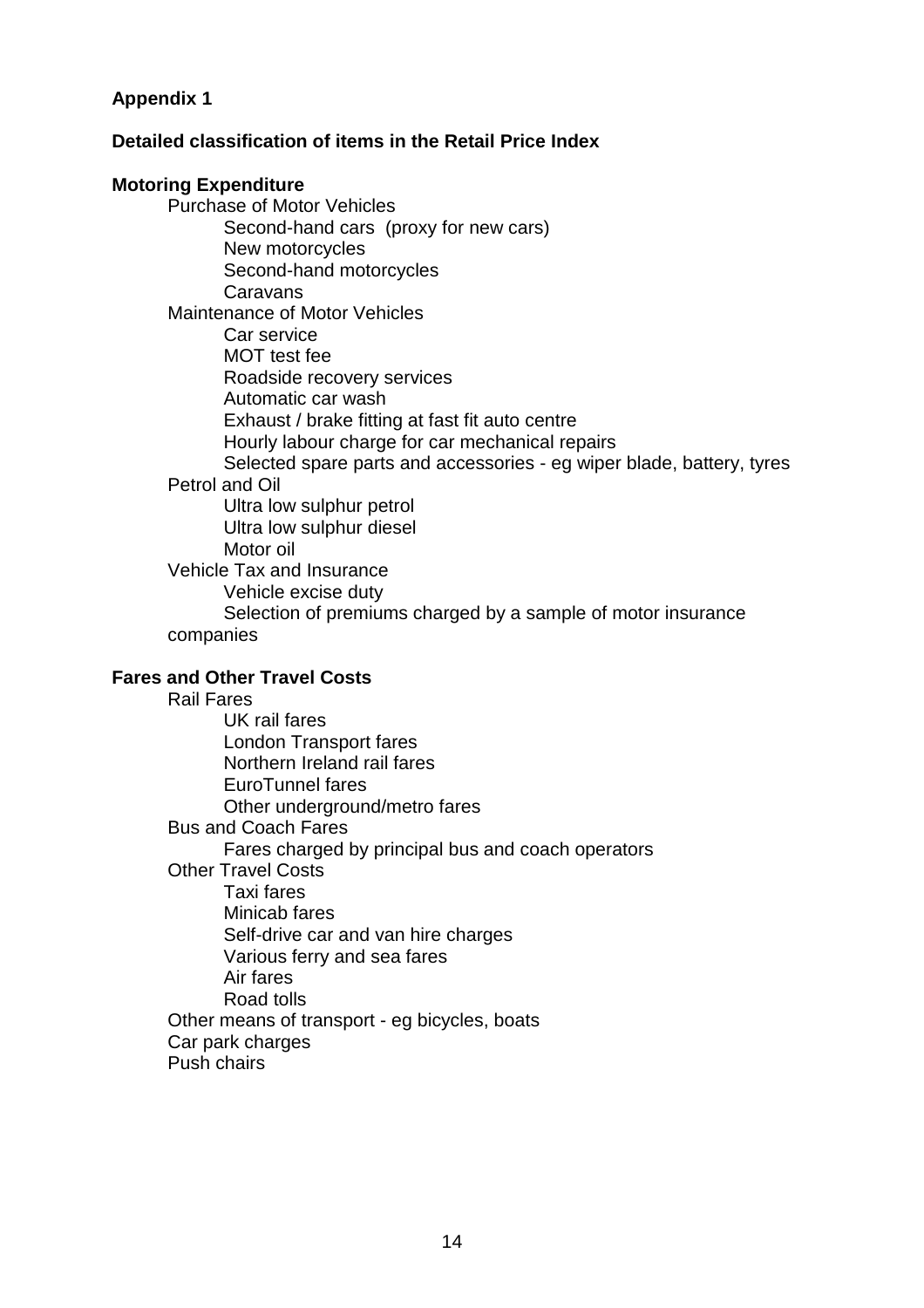#### **Detailed classification of items in the Consumer Price Index**

|                                                    | <b>Comparison with RPI</b>   |
|----------------------------------------------------|------------------------------|
| 07.1 Purchase of Vehicles                          |                              |
| 07.1.1a New Cars                                   |                              |
| New cars                                           | Only as proxy via used cars  |
| 07.1.1b Second Hand Cars                           |                              |
| Second hand cars                                   |                              |
| 07.1.2/3 Motorcycles and Bicycles                  |                              |
| New motorcycles                                    |                              |
| Second-hand motorcycles                            |                              |
| <b>Bicycles</b>                                    | In other means of transport  |
|                                                    |                              |
| 07.2 Operation of Personal Transport Equipment     |                              |
| 07.2.1 Spare Parts and Accessories                 |                              |
| Selected spare parts and accessories               |                              |
| - eg wiper blades, battery, tyres                  |                              |
| Car steering lock                                  | Not in RPI                   |
| 07.2.2 Fuels and Lubricants                        |                              |
| Ultra low sulphur                                  |                              |
| Ultra low sulphur diesel                           |                              |
| Motor oil                                          |                              |
| 07.2.3 Vehicle Maintenance and Repairs             |                              |
| Vehicle service                                    |                              |
| Labour charge for vehicle repairs                  | Fast fit not included in CPI |
| Automatic car wash                                 |                              |
| Roadside recovery services                         |                              |
| 07.2.4 Other Services                              |                              |
| Mot test fee                                       | In maintenance               |
| Car park charges                                   | In other travel costs        |
| Driving lesson fee                                 | Not in RPI                   |
| Driving test fees                                  | Not in RPI                   |
| Road tolls                                         | In other travel costs        |
| Self-drive car and van hire charges                | In other travel costs        |
|                                                    |                              |
| 07.3 Transport Services                            |                              |
| 07.3.1 Passenger Transport by Railway              |                              |
| <b>British rail fares</b>                          |                              |
| London transport fares                             |                              |
| Northern Ireland rail fares                        |                              |
| Eurostar fares                                     |                              |
| 07.3.2 Passenger Transport by Road                 |                              |
| <b>Bus fares</b>                                   |                              |
| Minicab fares                                      |                              |
| Coach fares                                        |                              |
| Taxi fares                                         |                              |
| Charge for home removals                           | In RPI as Domestic services  |
| 07.3.3 Passenger Transport by Air                  |                              |
| Air fares                                          |                              |
| 07.3.4 Passenger Transport by Sea and Inland Water |                              |
| Various ferry and sea fares                        |                              |
|                                                    |                              |

Vehicle excise duty is not included in CPI as CPI does not include any taxes which are treated as transfer payments. Vehicle insurance comes under 012.9 of CPI – "Insurance", together with foreign holiday insurance.

In the CPI Caravans are included in 09.2 "Other Major Durables for Recreation and Culture" and push chairs in 012.3 "Personal effects not elsewhere classified".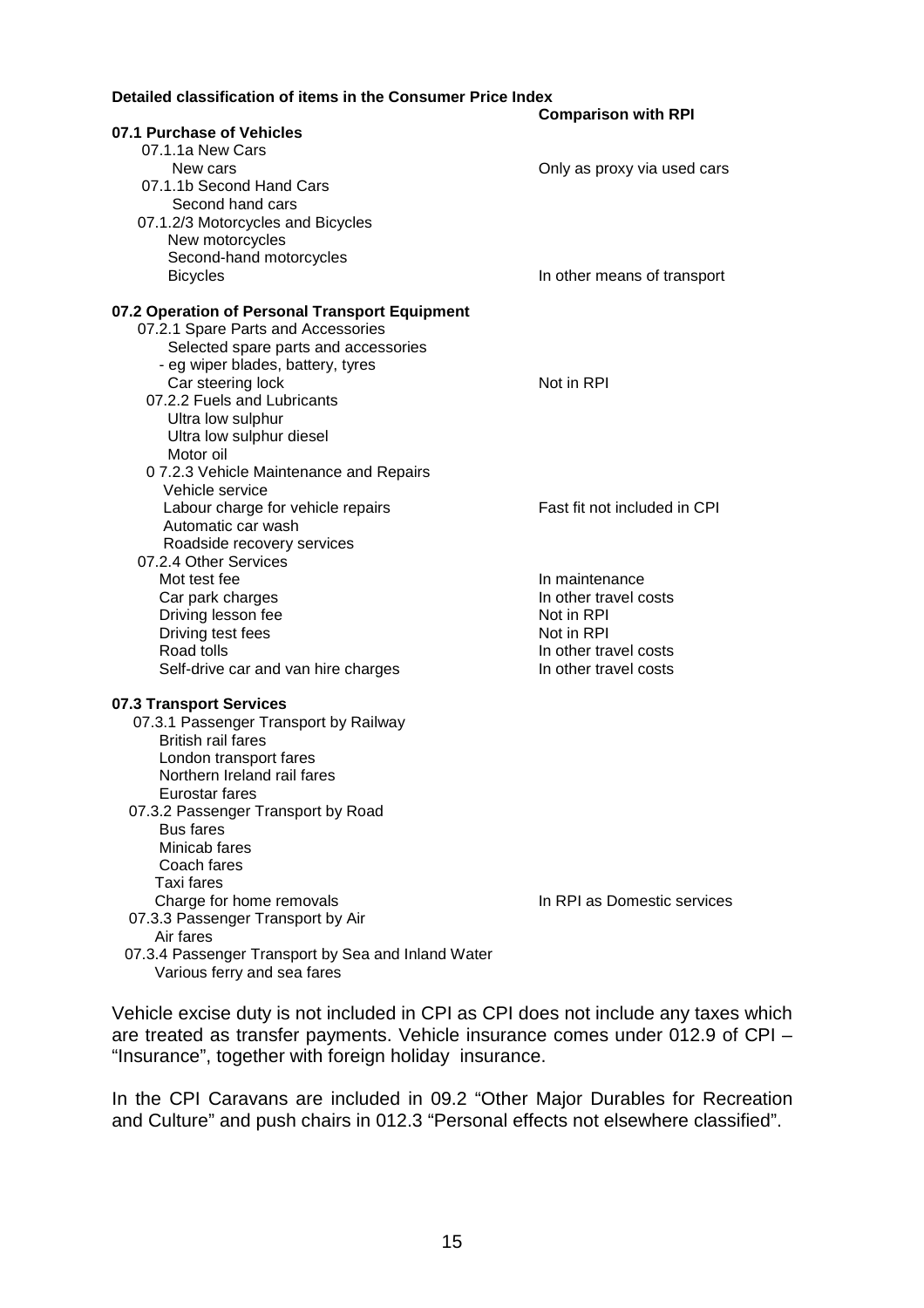#### **Appendix 2 Petrol and Diesel prices**

The DfT publishes data on petrol and diesel prices, showing the amount of tax in the annual Transport statistics GB Table 3.5 $^{15}$ .



 $\overline{a}$ <sup>15</sup> http://www.dft.gov.uk/pgr/statistics/datatablespublications/tsgb/2008edition/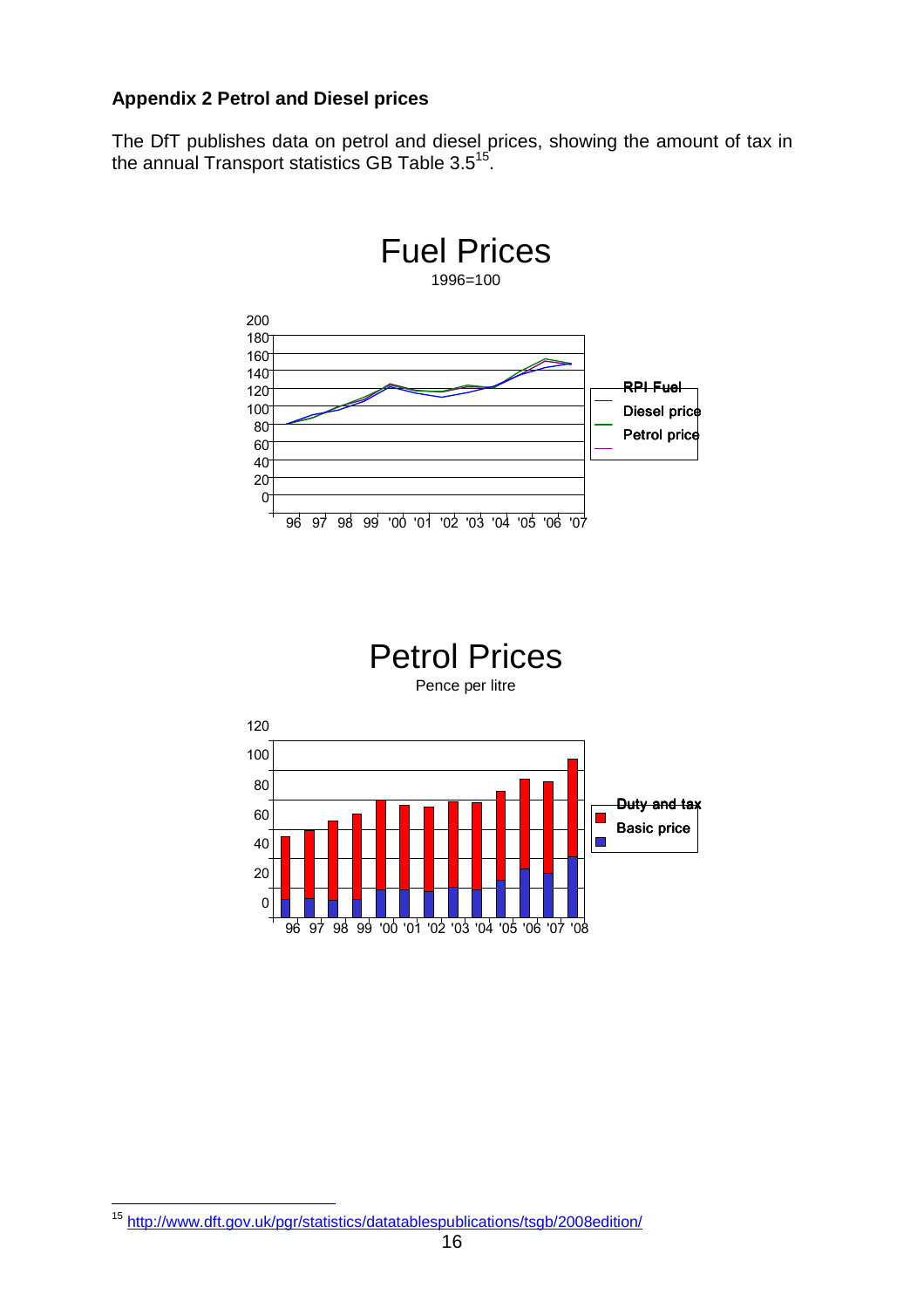

Both petrol and diesel prices rose by about 60% between 1996 and 2007; they then rose sharply in 2008 before falling back again. Fuel prices have risen considerably faster than overall retail price index which rose by 35% over this period. Following the sharp rise in crude oil prices in recent years, tax (duty and VAT) now accounts for around 65% of the pump price for both petrol and diesel but this ratio was around 80% in 1999 when oil prices were depressed.